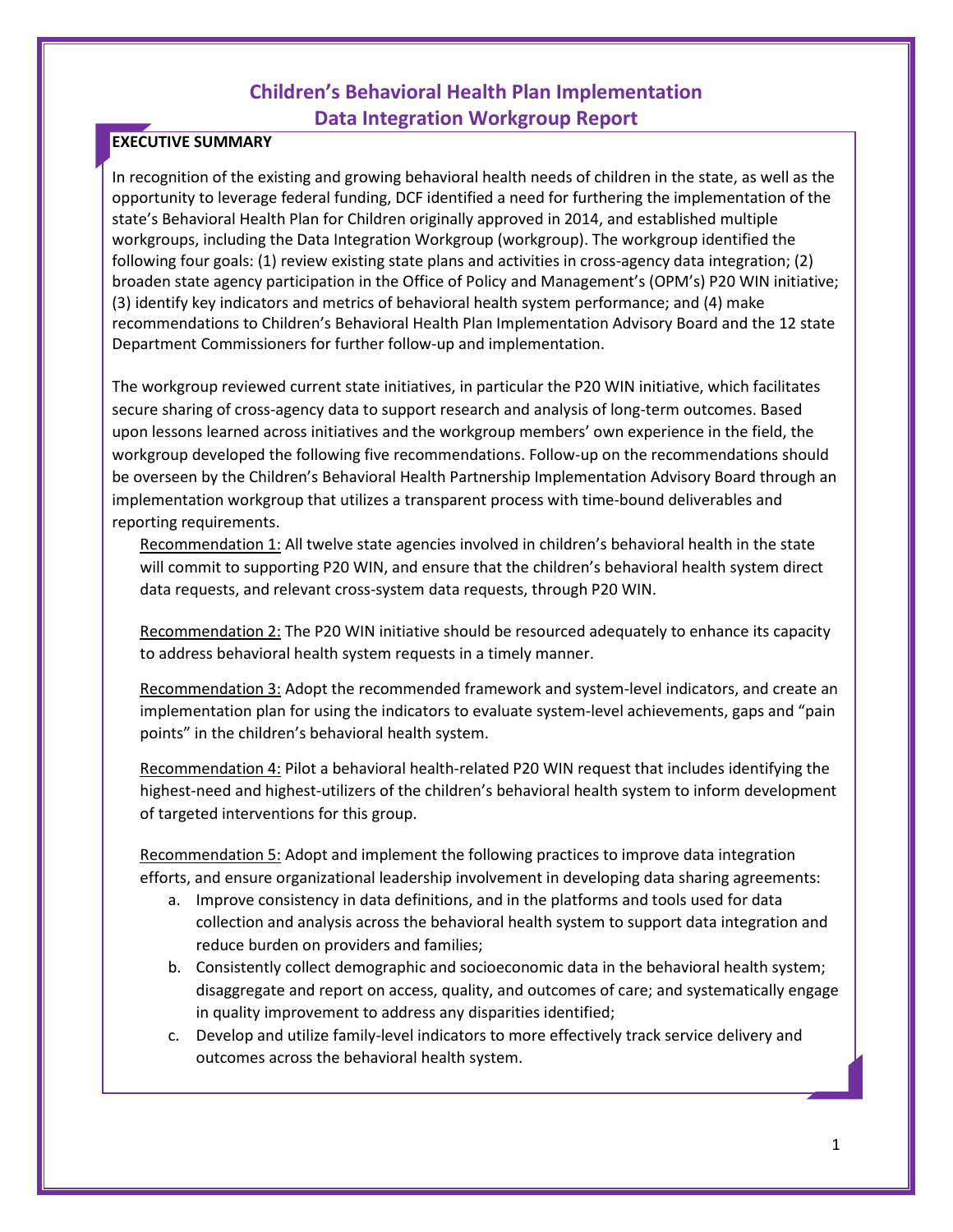#### **I. Background**

Connecticut's Behavioral Health Plan for Children was part of the legislative response to the Sandy Hook tragedy and was developed with extensive input from families, providers, state agencies, researchers, community members, and other stakeholders. It was approved by the state legislature in 2014 and has provided a blueprint to ensure that the state's behavioral health system and its services promote wellbeing and meet the mental, emotional, and behavioral health needs for all children in the state.

More recently, in recognition of the existing and growing behavioral health needs of children in the state, as well as the opportunity to better align with federal and state funding priorities, leverage federal COVID relief funds and additional Mental Health Block Grant monies, DCF identified the need for collaboration across stakeholders to *further* support implementation of goals and objectives of the Plan and provide recommendations to its Implementation Advisory Board. A set of Workgroups were established to support this work, including the Data Integration Workgroup (workgroup). The workgroup's intent was to elevate and leverage current efforts related to data integration underway in the state and identify systems-level indicators to evaluate and address strengths and gaps across the system.

The workgroup was comprised of stakeholders from hospitals, the state's behavioral health partnership, community-based provider agencies, child and family advocacy organizations, and state agencies (Department of Mental Health and Addiction Services (DMHAS), Office of Policy and Management (OPM), Office of the Child Advocate (OCA), Department of Social Services (DSS), as well as DCF). A full list of workgroup participants is included as Attachment 1. The workgroup was tasked with accomplishing the following four goals:

- 1. Review existing state plans and activities in cross-agency data integration
- 2. Broaden state agency participation in OPM's P20 WIN initiative
- 3. Identify key indicators and metrics of behavioral health system performance
- 4. Make recommendations to the Children's Behavioral Health Plan Implementation Advisory Board and the 12 state Department Commissioners for further follow-up and implementation

The subsequent sections of the report provide additional information on Workgroup process, achievement of each of the goals above, and the Workgroup's recommendations for consideration by the Advisory Board and the twelve state Department Commissioners. Note that the recommendations outline the critical steps the state will need to make to improve data integration and support ongoing systems improvement in children's behavioral health. For these recommendations to be fully realized, an implementation and evaluation plan will need to be developed with details regarding roles, processes, and accountability structures.

#### **II. Workgroup Process and Accomplishments**

The Workgroup held six monthly meetings between June and November, 2021. To support the first two identified Workgroup goals, the initial two meetings in June and July of 2021 included presentations on Connecticut's existing plans and activities in relation to data integration. OPM in particular is leading three of the state's efforts regarding data integration: the State Data Plan, the Open Data Portal, and P20 WIN. Connecticut's data plan has three goals: (1) improve relevance of the open data portal and related tools; (2) ensure the data lifecycle promotes equity, particularly racial equity; and (3) improve use of data in informing decision-making. To highlight some of the most relevant and mature data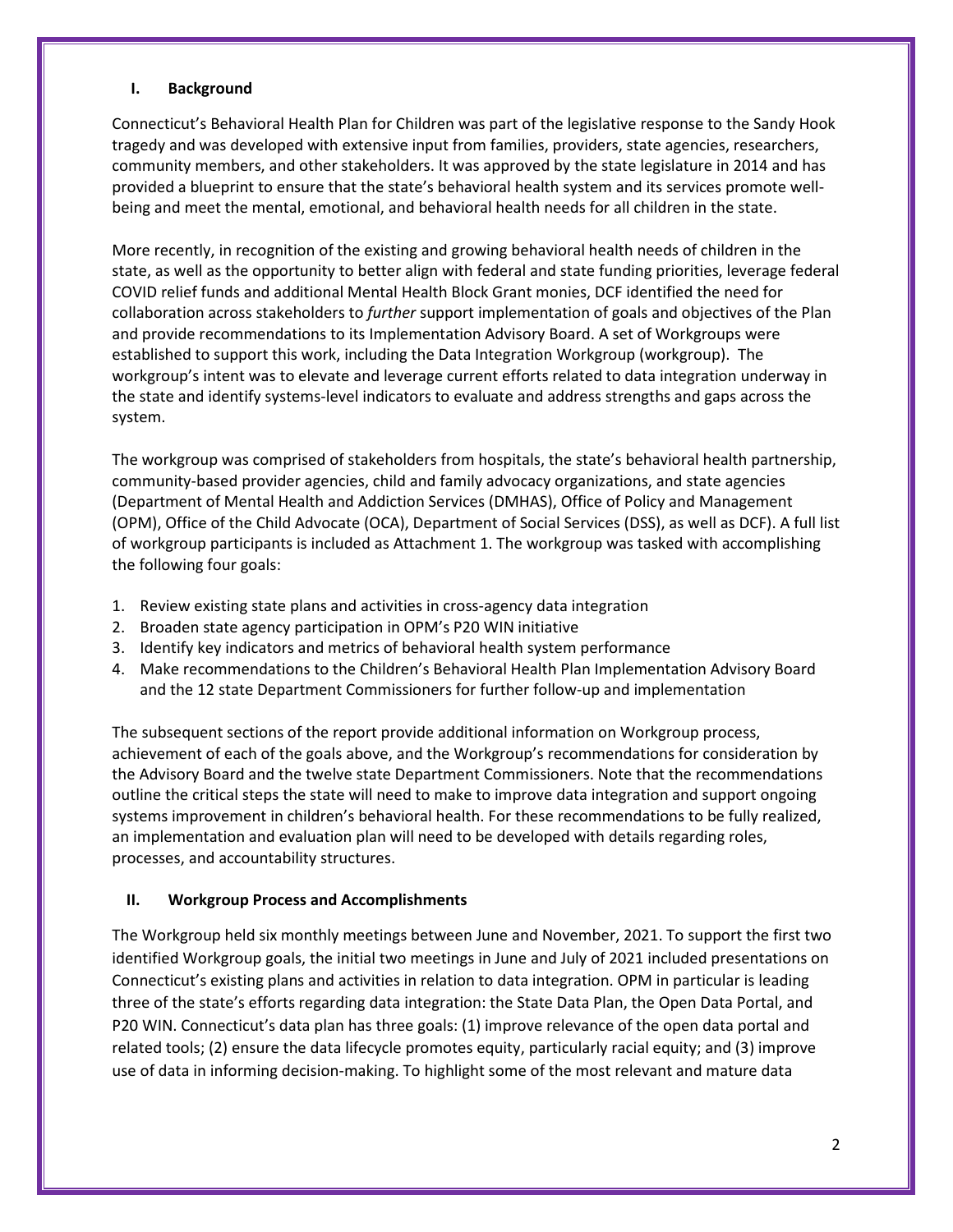integration initiatives in the state, two efforts were discussed in detail: P20 WIN and 500 Familiar Faces (also known as the Governor's Task Force on Housing and Supports for Vulnerable Populations).

## P20 WIN

P20 WIN is a Connecticut initiative aligned with the state's broader efforts to improve efficiency and effectiveness of government and services. The vision of P20 WIN is to *inform sound policies and practices through the secure sharing of critical longitudinal data across the participating agencies to ensure that individuals successfully navigate supportive services and educational pathways into the workforce.*

A request may be submitted for a multi-agency data match through a P20 WIN standardized process. The request is reviewed by the agencies providing the data, and if approved, the cross-agency data is matched by the Department of Labor (DOL). The requestor is provided with the data, along with conditions regarding strict data utilization, security, and destruction protocols. One of the key components of the initiative is the inclusion of a data governance structure with an executive board setting the strategic direction and research agenda, a data governing board establishing policies and approving and denying requests, and data stewards responsible for the operation of the initiative.

At the time of the presentation to the workgroup, the following organizations had committed to data sharing through P20 WIN: Office of Early Childhood (OEC), State Department of Education (SDE), University of Connecticut (UCONN), Connecticut State Colleges and Universities (CSCU), Connecticut Conference of Independent Colleges (CCIC), Office of Higher Education (OHE), Connecticut Coalition to End Homelessness (CCEH), DCF, DSS, and DOL.

As the number and diversity of organizations that contribute data to P20 WIN grows, so will the knowledge and capacity gained through analyses of integrated data. In particular, as it relates to the workgroup's charge, the contribution of data across the twelve state agencies that have a role in children's behavioral health has the potential to greatly increase the state's understanding of the relationship between behavioral health efforts related to prevention, early identification, intervention and treatment, and individuals and families' long-term outcomes across systems and into adulthood. Workgroup members noted that there is sometimes inconsistent interpretation of statutes related to privileged information between behavioral health clinicians and clients and how these relate to data sharing. To encourage full participation, it would be beneficial to offer agencies and providers clarity on what is allowable and to reinforce how the P20 WIN process maintains security and privacy of data.

#### 500 Familiar Faces

Connecticut's 500 Familiar Faces (500 FFs) project identified individuals and families involved in multiple systems within the state who experience homelessness and is an example of the type of data integration efforts that P20 WIN can support. Project partners—DSS, DCF, DMHAS, the Governor's Office, OPM, Beacon Health Options, Judicial Branch, Court Support Services Diversion (JBCSSD), Department of Correction (DOC), and CCEH—intended to use these results to improve the services these individuals receive, including integration of a trauma-informed, strengths-based, person-centered approach to service delivery. The project required a multi-agency data match to identify individuals and families meeting the criteria of multi-system involvement and homelessness and analyses to identify patterns of system involvement and levels of need. The results of the project included the finding that a higher proportion of individuals than expected experienced involvement in at least five systems and had high levels of need (as identified by the given system) in at least two of these systems.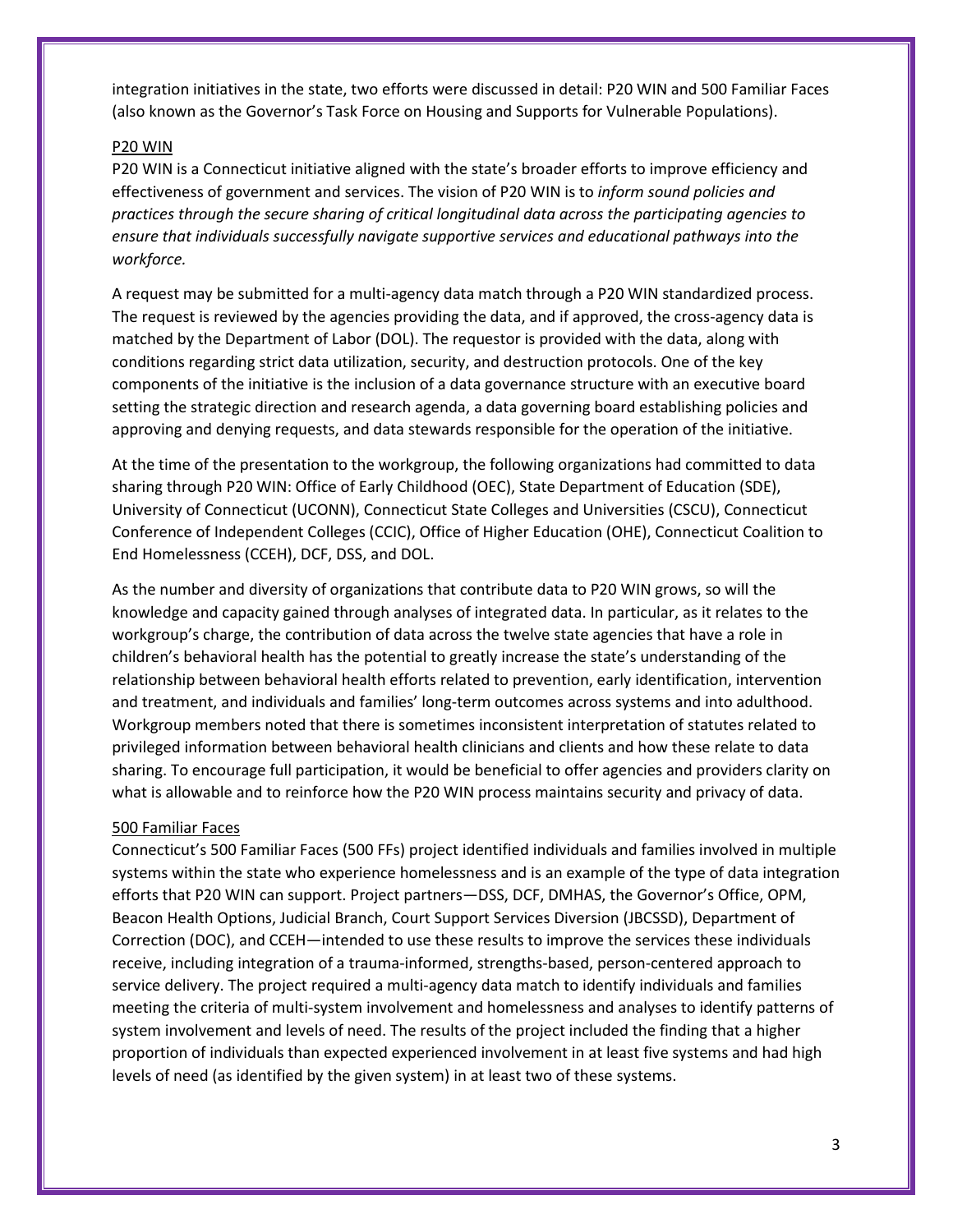The intended pilot of a multi-agency service delivery model was delayed because of COVID-19; nevertheless, project collaborators seized the opportunity to learn from the project, and identified best practices along with recommendations to improve service coordination. This type of data integration offers the opportunity to better serve individuals and families by providing a more holistic, coordinated, and less siloed approach to care, and to achieve better outcomes through a more efficient, less costly service delivery model.

#### Opportunities for Improvement

In an effort to promote ongoing improvement in the state's data integration efforts, the workgroup highlighted lessons learned from various initiatives, and identified several practices to be adopted across state agencies. One of the primary lessons learned was the importance of leadership involvement. Data sharing agreements can be extremely challenging, and are often more time-consuming than the actual data analysis and reporting. Without organizational leadership prioritizing the work required to share data, the work can be significantly delayed. In addition to leadership involvement, it is also important to have staff at agencies with the technical expertise to effectively support data integration efforts.

Consistency in data collection and analysis practices was also identified as a challenge. State agencies and other entities utilize a variety of tools and platforms for collecting and analyzing data, including different data collection fields, instruments and databases, statistical software packages, and varying protocols for public accessibility of data. This presents challenges for data sharing even when there is a common interest in doing so. Agencies regularly collect demographic data; however, the categories of data vary substantially, including categories of race and ethnicity, and the inclusivity of gender identity. This degree of variation is particularly salient in light of the imperative to promote health equity and address health disparities. Compounding this challenge is the increasing percentage of individuals with *missing* demographic data.

Multiple state efforts are underway to improve data collection consistency across agencies, and P20 WIN is developing a data governance manual to support this. Specific to demographic data, the recent passage of Public Act No. 21-35, *An Act Equalizing Comprehensive Access To Mental, Behavioral And Physical Health Care In Response To The Pandemic*, requires the Office of Health Strategy to develop standards for agencies collecting health data to improve their categories of race and ethnicity and increase alignment between individuals' self-identification and available demographic categories. Improved consistency in data practices would also reduce the burden on providers who often are required to enter data on multiple platforms for different state agencies with varying operational definitions for the same fields.

In addition to consistent collection of demographic data, it is important that the data then be *utilized* to identify any areas of inequity across system indicators. Data should, as often as possible, be disaggregated by race and ethnicity in particular, but also by sex, gender, and age, as well as by geographic and socioeconomic indicators. Use of a social deprivation index (a composite of multiple variables) is one example of a socioeconomic indicator that may be applied to identify possible disparities. Disaggregation by these factors is critical to promoting health equity and addressing disparities. When possible, the intersection of two or more variables should be included in analyses to identify variation in needs and outcomes with respect to intersectionality of race, ethnicity, sex, gender, age, geography and/or socioeconomic status.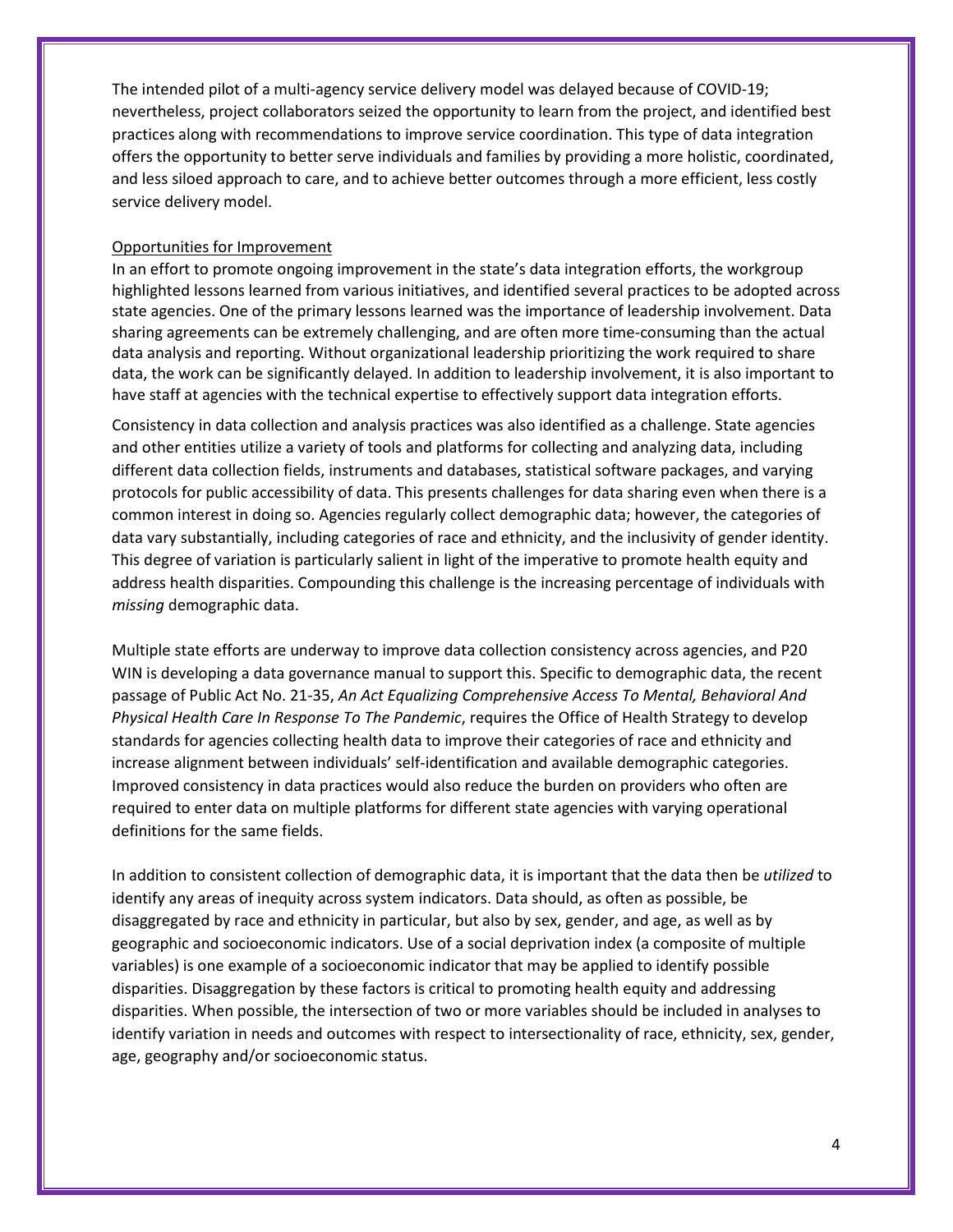The last area of practice the workgroup identified was the need for a family indicator. Most services capture adult or child information, but generally not both, and generally do not nest child-related data within family structures. The complex nature of families (e.g., they may extend beyond a single household or address, they may include more than two parents, they change in composition over time, etc.) presents challenges for accurately capturing families within datasets even when intentional efforts are made to do so. The state is engaged in multiple projects that have the goal of adding a family-level indicator, and will seek guidance from other states and countries where these efforts have been successful. It is of note, however, that while various state efforts have demonstrated commitment to utilization of a family indicator, there is no single state agency assigned this responsibility; therefore, ongoing collaboration and coordination across stakeholders is critical to the success of these efforts.

### Identification of Indicators and Metrics

The workgroup met from August through October to achieve the third workgroup goal of identifying key indicators and metrics of behavioral health system performance. Their collaborative process included: (1) consideration of a comprehensive list of indicators compiled from a wide range of state and national children's behavioral health initiatives; (2) development of a framework for capturing the overarching components of the behavioral health system to guide selection of indictors; (3) selection of specific indicators within the identified framework that will most effectively demonstrate system-level achievements as well as gaps or "pain points" and; (4) identification of specific data sources for each of the selected indicators. It is worth noting that the workgroup was charged with identifying primarily *system-level* indicators that could help monitor and evaluate system performance, as opposed to making recommendations around individual-, family-, or program-level outcomes.

The workgroup recommended that system-level indicators be categorized using a framework reflecting critical areas of the children's behavioral health system:

## Need, Prevalence and Identification → Access → Quality→ Workforce → Cost → System Outcomes

The table below lists the system-level indicators and potential data sources associated with each, organized by the framework categories. As with individual and program-level data, all security and privacy regulations and protocols must be strictly followed. In some cases, the data elements are collected by certain systems, or in particular settings, which presents opportunities for expansion. In other cases, the recommended indicator is not known to be collected anywhere in Connecticut's system; nevertheless, the workgroup identified the variable as important for evaluating overall system functioning. In some cases where the data source is missing, new data collection tools and collection methods will need to be developed.

| <b>System Indicator</b>                                       | <b>Potential Data Source</b>               |
|---------------------------------------------------------------|--------------------------------------------|
| <b>NEED, PREVALENCE AND IDENTIFICATION</b>                    |                                            |
| Relevant risk areas of the Youth Risk Behavior Survey (e.g.,  | Collected at schools (Department of Public |
| substance use, depression)                                    | Health)                                    |
| Calls/Episodes of Care to Mobile Crisis Intervention Services | Provider Information Exchange (PIE) (DCF)  |
| <b>Emergency Medical Services transports for BH needs</b>     |                                            |
| Rate of developmental screening                               | Medicaid (DSS) in primary care settings    |
| Rate of behavioral health screening                           | Medicaid (DSS) in primary care settings;   |
|                                                               | Integrated Care for Kids (InCK)            |
| Rate of positive trauma screens in primary care               | CT State Health Improvement Plan (SHIP)    |
| Physical health comorbidities with BH conditions              |                                            |
| Positive suicide screening results                            |                                            |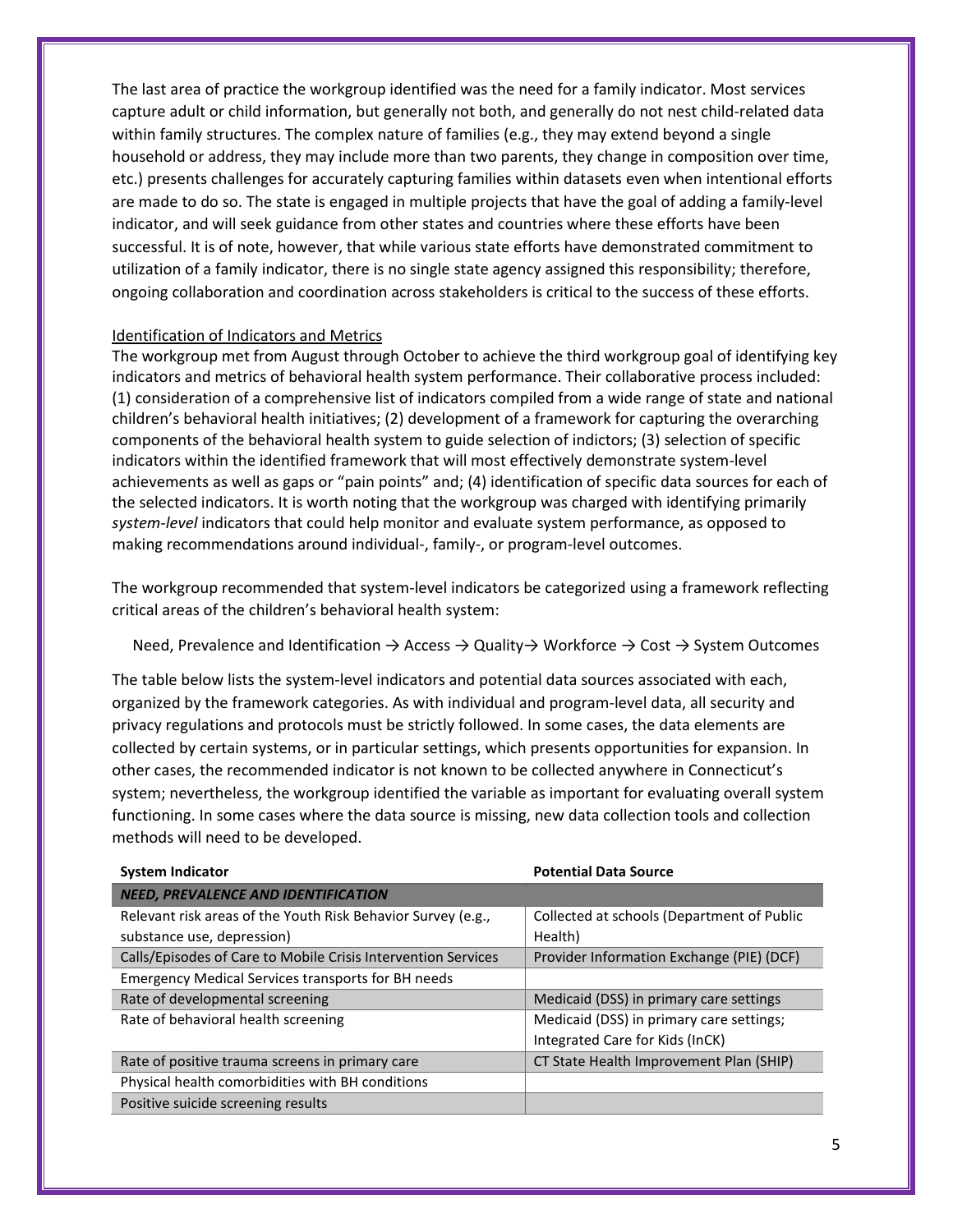| Rates of depression                                            |                                        |
|----------------------------------------------------------------|----------------------------------------|
| Rates of disruptive behavioral disorder                        | PPCPRSG; HEC                           |
| Rates of high school students who feel loved and supported     | CT Kids Scorecard; SHIP                |
| Needs of special populations, e.g., children with              |                                        |
| developmental disabilities, autism spectrum disorders, etc.    |                                        |
| Rates of need across social determinants of health             |                                        |
| <b>ACCESS</b>                                                  |                                        |
| Outpatient utilization rate                                    |                                        |
| Utilization rates and total days in ED                         | CT Behavioral Health Partnership (BHP) |
| ED discharge delay                                             | <b>CTBHP</b>                           |
| Rate of inpatient utilization, and discharge delays            | <b>CTBHP</b>                           |
| Inpatient bed availability (available, staffed, private and    | Hospitals; CTBHP                       |
| publicly operated)                                             |                                        |
| Availability and wait lists across levels of care              |                                        |
| Rates of referrals from one level of care to another           | <b>PIE</b>                             |
| Availability of service needed vs. service referred            |                                        |
| Utilization of service following referral                      |                                        |
| BH services covered/available by insurance carrier             | Ins Provider Report Cards              |
| Insurance affordability (deductibles, co-pays)                 |                                        |
| Rates of cancelled appointments/no-shows                       |                                        |
| Treatment barriers (e.g., distance to appointment, internet    |                                        |
| coverage for telehealth, etc.)                                 |                                        |
| <b>QUALITY</b>                                                 |                                        |
| Services meet individual needs                                 |                                        |
| Referrals and connections-to-care                              | PIE (DCF)                              |
| Percent of services that are evidence-based                    |                                        |
| Fidelity to evidence-based treatments (EBT)                    | <b>EBT Database</b>                    |
| Matching service/EBT to child need/acuity                      | <b>EBT Database</b>                    |
| Rates of children with multiple episodes across intensive LOCs |                                        |
| <b>WORKFORCE</b>                                               |                                        |
| Percent of providers who meet quality and access criteria      | <b>CT SHIP</b>                         |
| Percent of organizations adopting CLAS standards               | <b>CT SHIP</b>                         |
| Adequate supply of BH workforce (by categories of various BH   | <b>CT SHIP</b>                         |
| workforce job titles)                                          |                                        |
| Availability of prescribers (CAP, APRN, etc.)                  |                                        |
| <b>COST</b>                                                    |                                        |
| Actual cost of delivering service                              |                                        |
| Reimbursement rates across insurance types                     |                                        |
| Out of pocket expenses for families                            |                                        |
| <b>SYSTEM OUTCOMES1</b>                                        |                                        |
| Rate of ED utilization and suicide risk                        | Medicaid; PCMH (DSS)                   |
| Total annual inpatient bed days annually                       | Medicaid (DSS)                         |
| Rates of hospital ED BH readmission (7 and 30 days)            | <b>CT SHIP</b>                         |
| Follow-up after Hospitalization for Mental Illness             | Healthcare Effectiveness and Data      |
|                                                                | Information Set (HEDIS) <sup>2</sup>   |
| Referrals to EDs from schools                                  |                                        |
| Juvenile detention and arrest rates                            | <b>CSSD</b>                            |

1<br><sup>1</sup> System outcomes will also be inclusive of need and prevalence rates trended over time.

<span id="page-5-1"></span><span id="page-5-0"></span><sup>2</sup> The National Committee for Quality Assurance (NCQA). Retrieved fro[m https://www.ncqa.org/hedis/.](https://www.ncqa.org/hedis/)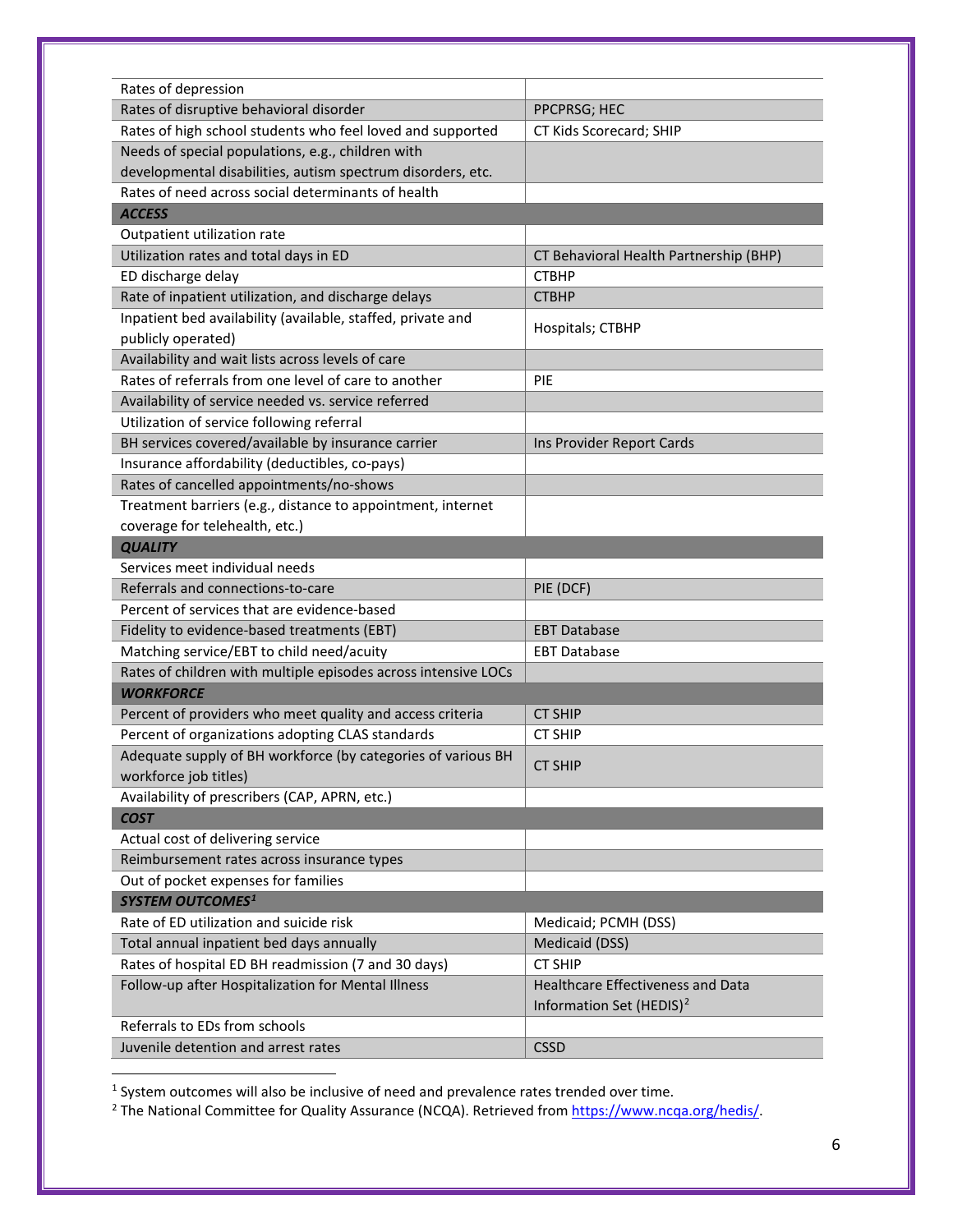| Presence of protective factors/resiliency            | PPCPRSG |
|------------------------------------------------------|---------|
| Rates and total days of out of home placement by age |         |
| Needs met at discharge                               | DCF PIE |

# **III. Workgroup Recommendations[3](#page-6-0)**

The Data Integration Workgroup arrived at the following recommendations to present to the Children's Behavioral Health Plan Implementation Advisory Board and the twelve state Department Commissioners for further follow-up and implementation. Follow-up on the recommendations should be overseen by the Children's Behavioral Health Partnership Implementation Advisory Board through an implementation workgroup that utilizes a transparent process with time-bound deliverables and reporting requirements.

Recommendation 1: All twelve state agencies involved in children's behavioral health in the state will commit to supporting P20 WIN, and ensure that the children's behavioral health system direct data requests, and relevant cross-system data requests, through P20 WIN.

Recommendation 2: The P20 WIN initiative should be resourced adequately to enhance its capacity to address behavioral health system requests in a timely manner.

Recommendation 3: Adopt the recommended framework and system-level indicators, and create an implementation plan for using the indicators to evaluate system-level achievements, gaps and "pain points" in the children's behavioral health system.

Recommendation 4: Pilot a behavioral health-related P20 WIN request that includes identifying the highest-need and highest-utilizers of the children's behavioral health system to inform development of targeted interventions for this group.

Recommendation 5: Adopt and implement the following practices to improve data integration efforts, and ensure organizational leadership involvement in developing data sharing agreements:

- a. Improve consistency in data definitions, and in the platforms and tools used for data collection and analysis across the behavioral health system to support data integration and reduce burden on providers and families;
- b. Consistently collect demographic and socioeconomic data in the behavioral health system; disaggregate and report on access, quality, and outcomes of care; and systematically engage in quality improvement to address any disparities identified;
- c. Develop and utilize family-level indicators to more effectively track service delivery and outcomes across the behavioral health system.

# **IV. Next Steps – Implementation and Monitoring**

The first round of workgroup activities correspond to the first stage of implementation: exploration. Following this stage is installation, early implementation, and full implementation. [4](#page-6-1) To make progress

<span id="page-6-0"></span><sup>&</sup>lt;sup>3</sup> The workgroup reached consensus on many of the issues raised in regard to need as well as the recommended BHUC and CSU model components included in this report. That does not mean, however, that each workgroup participant explicitly endorsed each of the report's recommendations. Through a process of intensive review and open debate, the included set of recommendations emerged.

<span id="page-6-1"></span><sup>4</sup> National Implementation Research Network. What Are Implementation Stages. Retrieved from [What Are](https://nirn.fpg.unc.edu/module-4/topic-1-implementation-stages-overview/what-are-stages)  [Implementation Stages | NIRN \(unc.edu\).](https://nirn.fpg.unc.edu/module-4/topic-1-implementation-stages-overview/what-are-stages)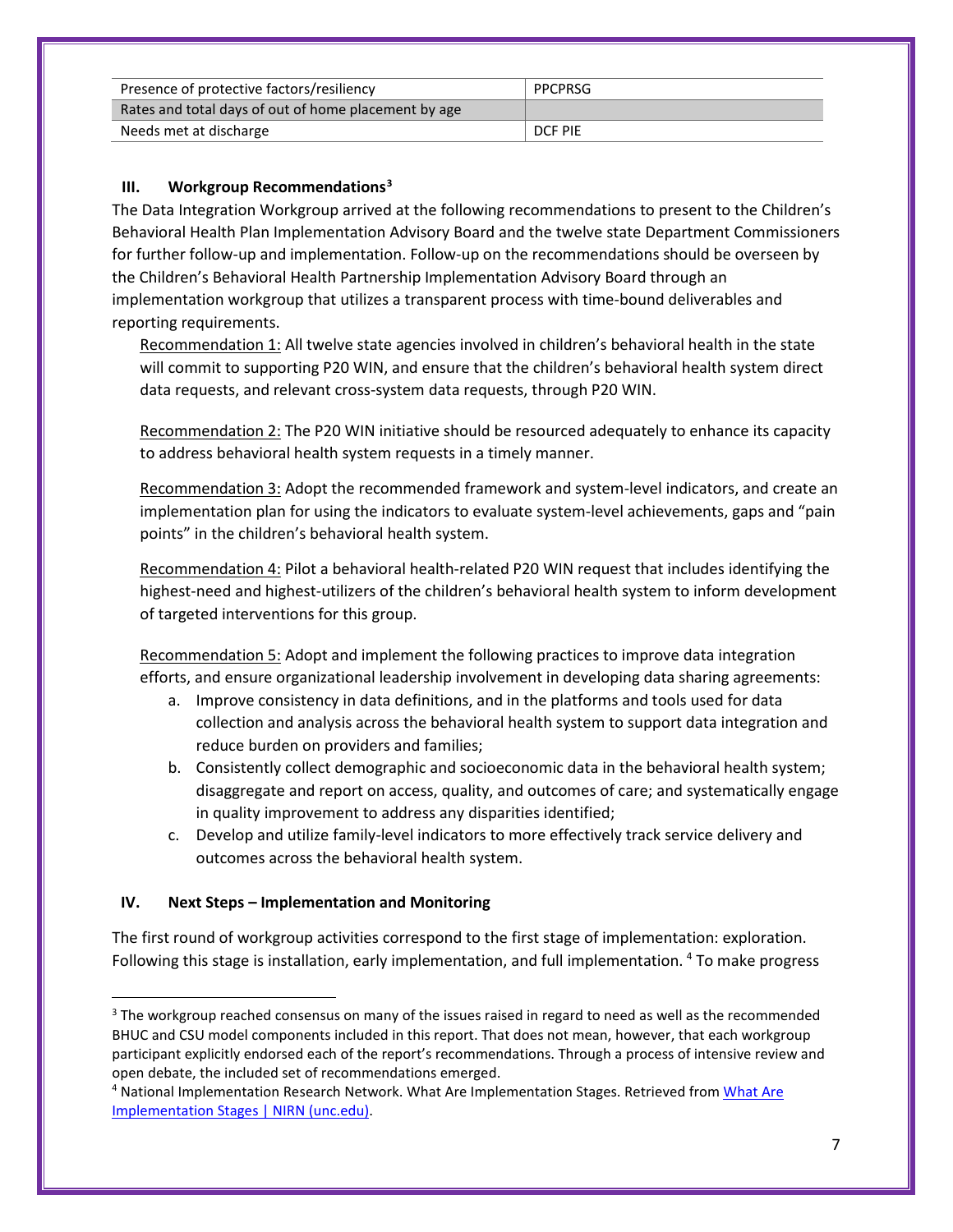on the recommendations of this workgroup, and begin to collect and report on the system-level indicators identified by the workgroup, it is essential that each of the recommendations be translated into an implementation plan to provide the state with specific action steps. The implementation plan will be inclusive of (but not exclusive to) the following components:

- A MOU to be signed by the twelve state agencies to support and utilize P20 WIN, inclusive of requirements regarding leadership involvement.
- Confirmation/final identification of all data sources for system-level indicators.
- Operational definitions of the identified system-level indicators and any associated methodological considerations for use in analyses.
- Plans for system-level data collection, analysis, reporting, and distribution of findings including roles, and responsibilities.
- **EXP** Assessment of capacity across state agencies and providers to support system-level data collection, and identification of technical assistance, technology, and financial resources needed to support full implementation.
- **EXECT** Assessment of consistency in data definitions and data collection across state agencies and processes for improving consistency.
- **Plans for implementation and evaluation of a behavioral health data integration pilot project,** including identification of lead agency(ies).
- Evaluation plan for assessing effectiveness of collection and reporting of system indicators and data integration efforts.

The workgroup members recommended that an ongoing workgroup be formed to develop this implementation plan, with composition inclusive of families/consumers, state agencies, communitybased providers, the behavioral health partnership, and hospitals. The workgroup will need clear goals and objectives, a timeframe for completing the implementation plan, and resources to pursue the recommended activities. The workgroup should engage in their work with accountability and transparency, and regularly report to the Children's Behavioral Health Plan Implementation Advisory Board. Adoption of the recommendations in this report, supported by the development of an implementation and evaluation plan, will result in significantly increased capacity for data-driven decision-making and the capacity to systematically evaluate and improve system-level outcomes.